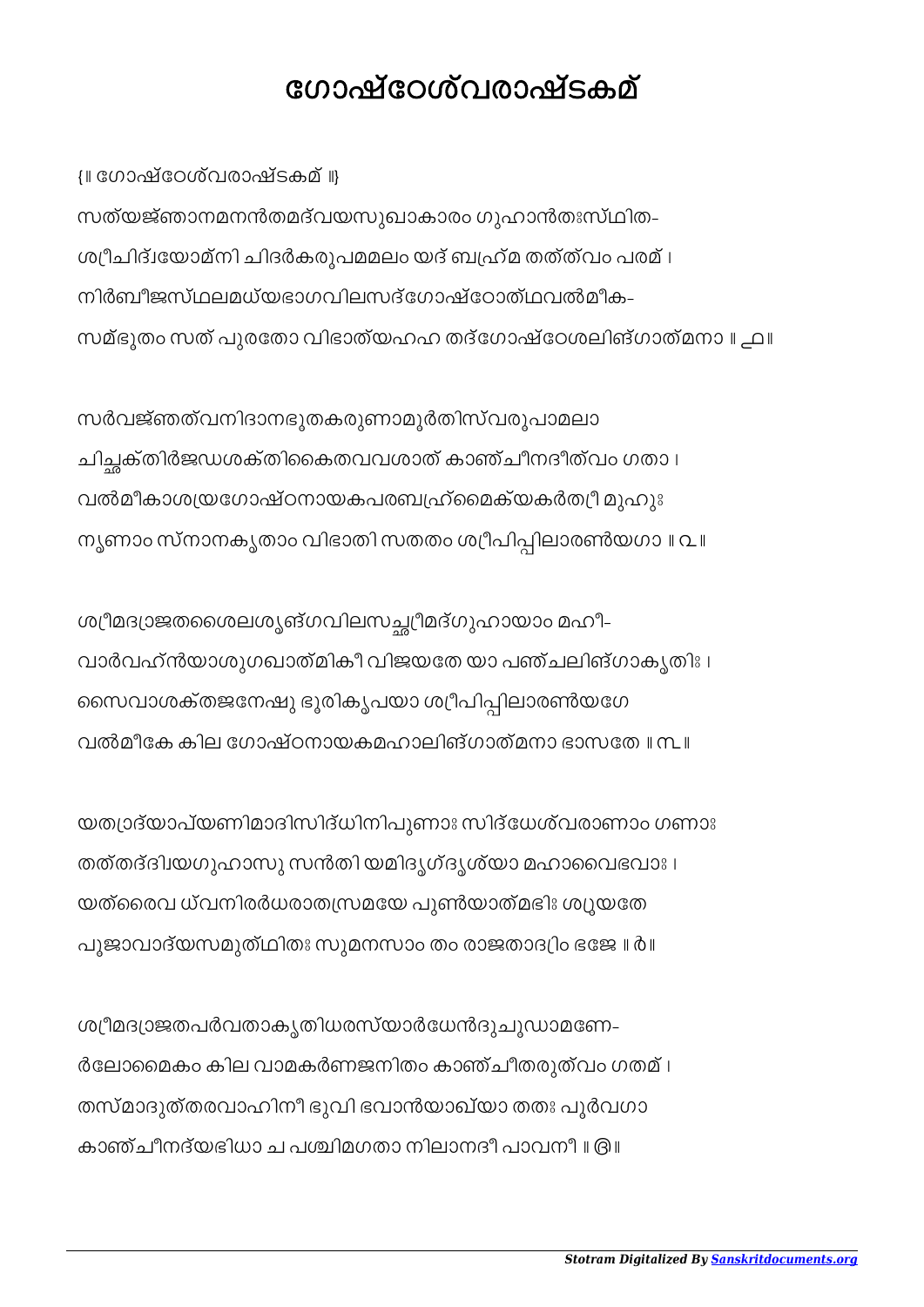ശ്യീമദ്ഭാർഗവഹസ്തലഗ്നപരശുദയാഘട്ടനാദ് ദാരിതേ ക്േഷാണീധ്േര സതി വാമദക്ഷിണഗിരിദ്വൻദ്വാത്മനാ േഭദിേത । തൻമധ്യപ്വഥിതേ വിദാരധരണീഭാഗേതിനദ്യാശ്വയേ സാ നീലാതടിനീ പുനാതി ഹി സദാ കൽപാദിഗാൻ പാണിനഃ ॥ ൬॥

കൽപാദിസ്ഥലമധ്യഭാഗനിലേയ ശീവിശ്വനാഥാഭിേധ ലിങ്ഗേ പിപ്പിലകാനനാൻതരഗതശ്യീഗോഷ്ഠനാഥാഭിധഃ । ശീശമ്ഭുഃ കരുണാനിധിഃ പകുരുേത സാംനിധ്യമൻയാദൃശം തത്പത്നീ ച വിരാജതേ/തസ്ത്രു വിശാലാക്ഷീതി നാമാങ്കിതാ ॥ ୭ ॥

ശീകാഞ്ചീതരുമൂലപാവനതലം ഭാജത്തിേവൺയുദ്ഭവം ത്യക്ത്വാൻയത പ്രിധാതുമിച്ചതി മുഹുർയസ്തീർഥയാത്യാദികമ് । േസാഽയം ഹസ്തഗതം വിഹായ കുധിയാ ശാഖാഗലീനം വൃഥാ യഷ്ട്യാ താഡിതുമീഹതേ ജഡമതിർനിഃസാരതുച്ഛം ഫലമ് ॥ വൃ॥

ശീമദാജതൈശേലാത്ഥതിേവണീമഹിമാങ്കിതമ് । േഗാഷ്േഠശ്വരാഷ്ടകമിദം സാരജ്ൈഞരവേലാക്യതാമ് ॥ ൯॥

ഇതി േഗാഷ്േഠശ്വരാഷ്ടകം സമ്പൂർണമ്

Encoded by Sridhar - Seshagiri seshagir at engineering.sdsu.edu goShTheshvarAShTaka.n is from a group of short poems of modern times from Coimbatore. goShTheshvara figuring in this hymn is kOTTai Ishvara, in the temple behind the municipal office in the town of Coimbatore. The rAjatashaila in verse 3 (and the last verse) is Valliangiri near Erode; guhA in verse 3 refers to a neighbouring place near BhavAni; triveNI in verse 8 is the sangam at BhavAni, of the KAveri, BhavAni and Noyyal; pippilAraNya